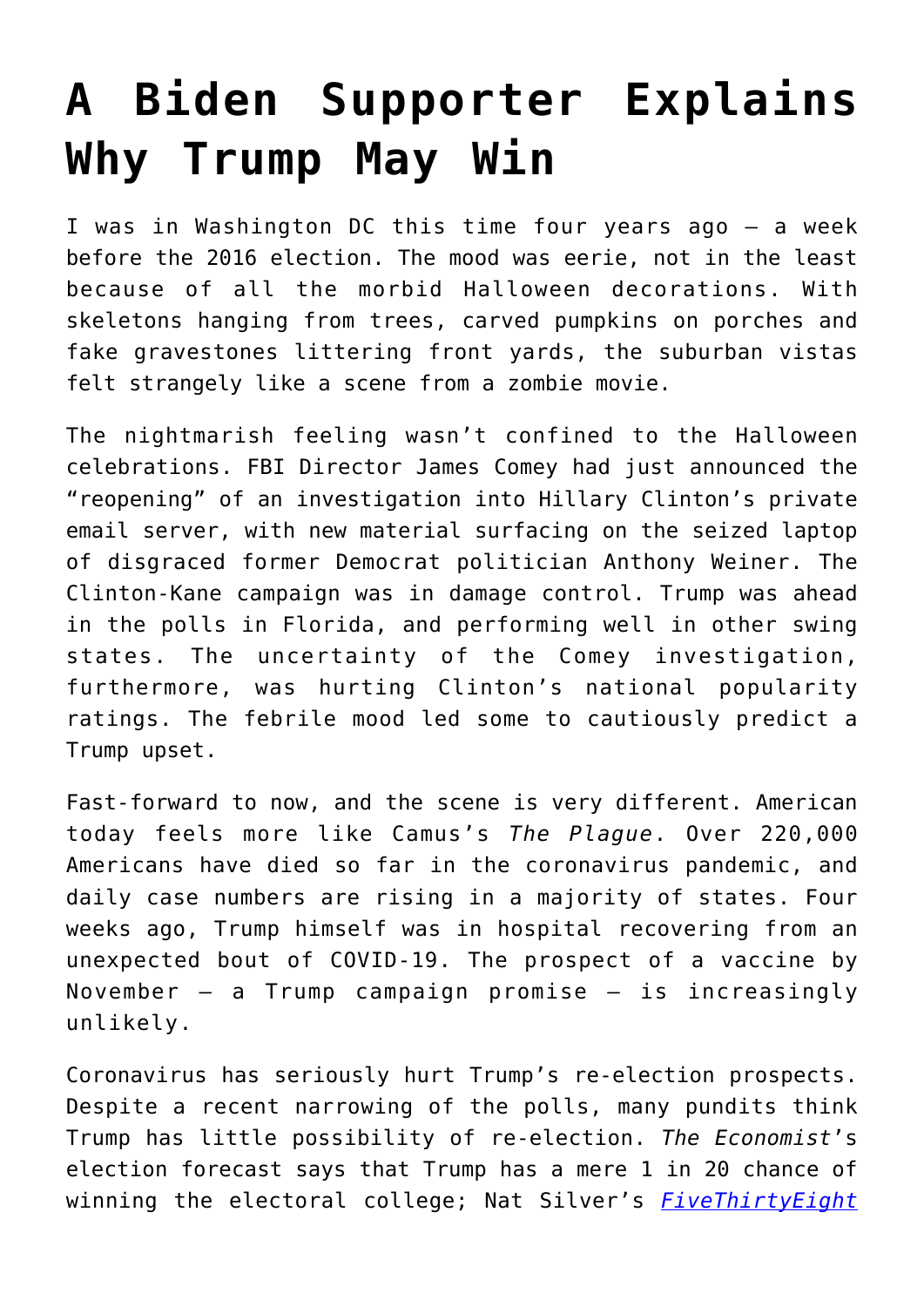website gives Trump just a 12 percent chance of victory. NBC Political commentator Dave Wasserman, who predicted a Trump victory in 2016, says that the 2020 presidential race is fundamentally different, and that most of the fundamentals favour Biden. So, obviously, a repeat upset is unlikely.

But, but, but … is this really the case? The reliance on polling data may be leading pundits to overlook some important features of the election. The "shy Tory" effect – which pertains to people who vote for conservative parties while evading pollsters – may be particularly pronounced in this election, where Trumpism is more taboo than ever.

It's instructive, therefore, to also look at other indicators.

First, no incumbent with Trump's very high level of GOP primary support has ever lost his re-election – Trump is very popular with actual Republicans. They even turned out for Trump in a primary where he ran unopposed. Many Trump voters will march through a storm to vote for him. (I mean this literally, as Hurricane Zeta is due to hit the Gulf of Mexico in the next few days.)

Second, Trump will probably improve his vote amongst minorities. He will do well with Hispanics, which will matter in the swing state of Florida. He is popular among Asian voters. Believe it or not, Trump will better his performance with African-Americans – particularly men. Trump lost among African-Americans by about 82 percentage points in 2016 but has closed the gap in support to about 71 points this year, according to figures in *FiveThirtyEight* last week.

Third, Trump's support for manufacturing jobs and Biden's ambitious green energy policies, will give the Republicans a bump in the Rust Belt states. In the third debate, for example, Trump managed to draw Biden out on his commitment to transition from an oil industry to a reliance on renewables. A Democrat-lean poll of Pennsylvania voters published after the